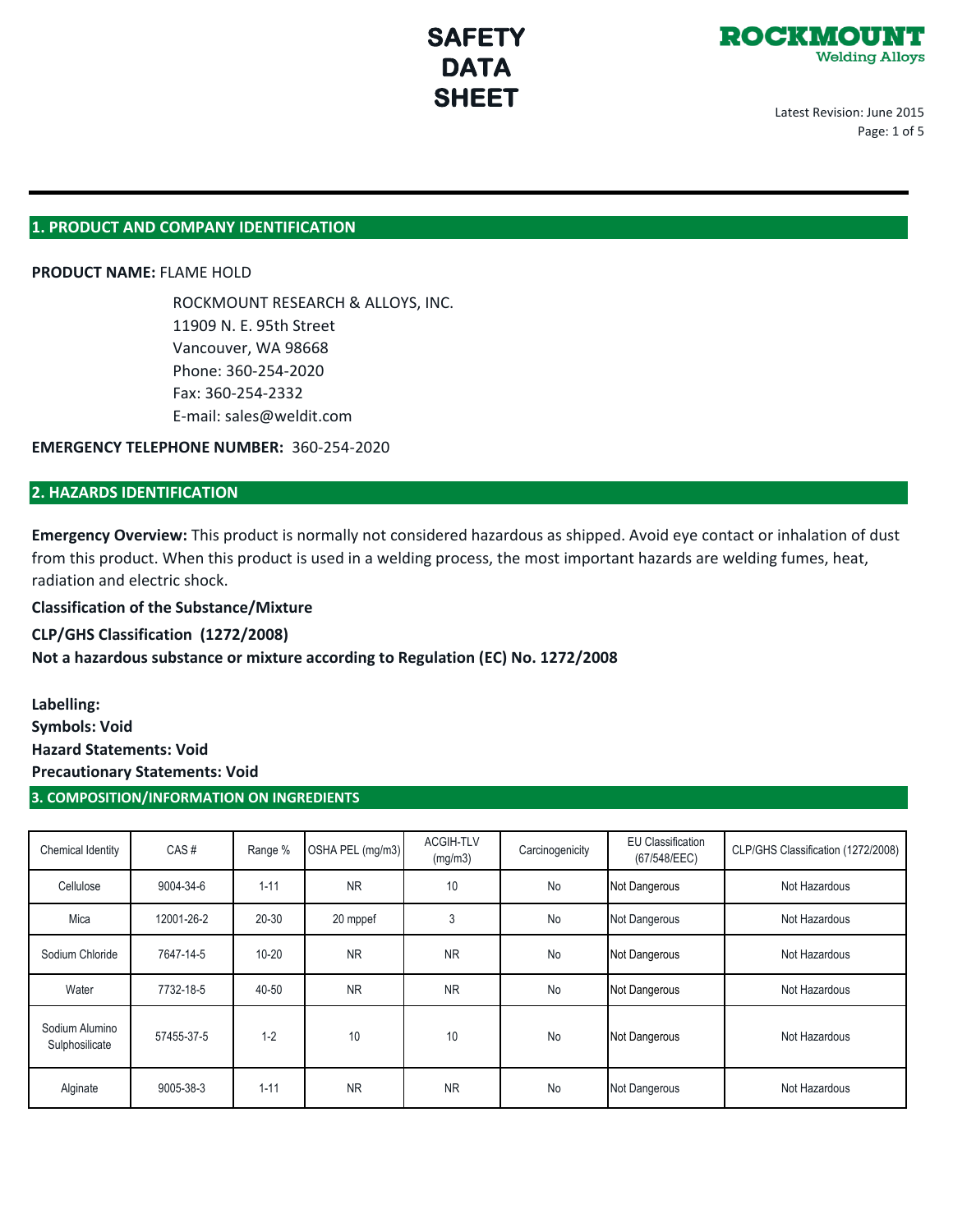



Latest Revision: June 2015 Page: 2 of 5

**Important:** This section covers the materials of which the products manufactured. The fumes and gases produced during normal use of this product are covered in section 10. The term "Hazardous" in "Hazardous Material" should be interpreted as a term required and defined in OSHA Hazard Communication Standard 29CFR 1910-1200 and it does not necessarily imply the existence of hazard. The chemicals or compounds reportable by Section 313 of SARA are marked by the symbol #.

### **4. FIRST AID MEASURES**

**Inhalation:** Remove to fresh air immediately or administer oxygen. Get medical attention immediately. **Skin:** Flush skin with large amounts of water. If irritation develops and persists, get medical attention. **Eye:** Flush eyes with water for at least 15 minutes. Get medical attention. **Ingestion:** Obtain medical attention immediately if ingested. Rinse mouth.

#### **5. FIRE FIGHTING MEASURES**

**Suitable Extinguishing Media:** No specific recommendations. **Unsuitable Extinguishing Media:** Not applicable. **Specific Hazards in Case of Fire:** Not applicable. **Protective Equipment:** No specific recommendations.

#### **6. ACCIDENTAL RELEASE MEASURES**

**Personal Precautions:** Refer to section 8. **Environment Precautions:** Refer to section 13. **Cleaning Measures:** Solid objects may be picked up and placed into a container.

### **7. HANDLING AND STORAGE**

**Precautions for Safe Handling:** Keep away from flames, sparks or hot surfaces. Wash thoroughly after handling and before handling food.

**Storage Procedures:** Store in a cool dry area out of direct sunlight.

## **8. EXPOSURE CONTROL/PERSONAL PROTECTION**

**Engineering Controls:** Not applicable. **Personal protection:** Not applicable. **Respiratory protection:** Not applicable. **Hand protection:** Wear appropriate gloves.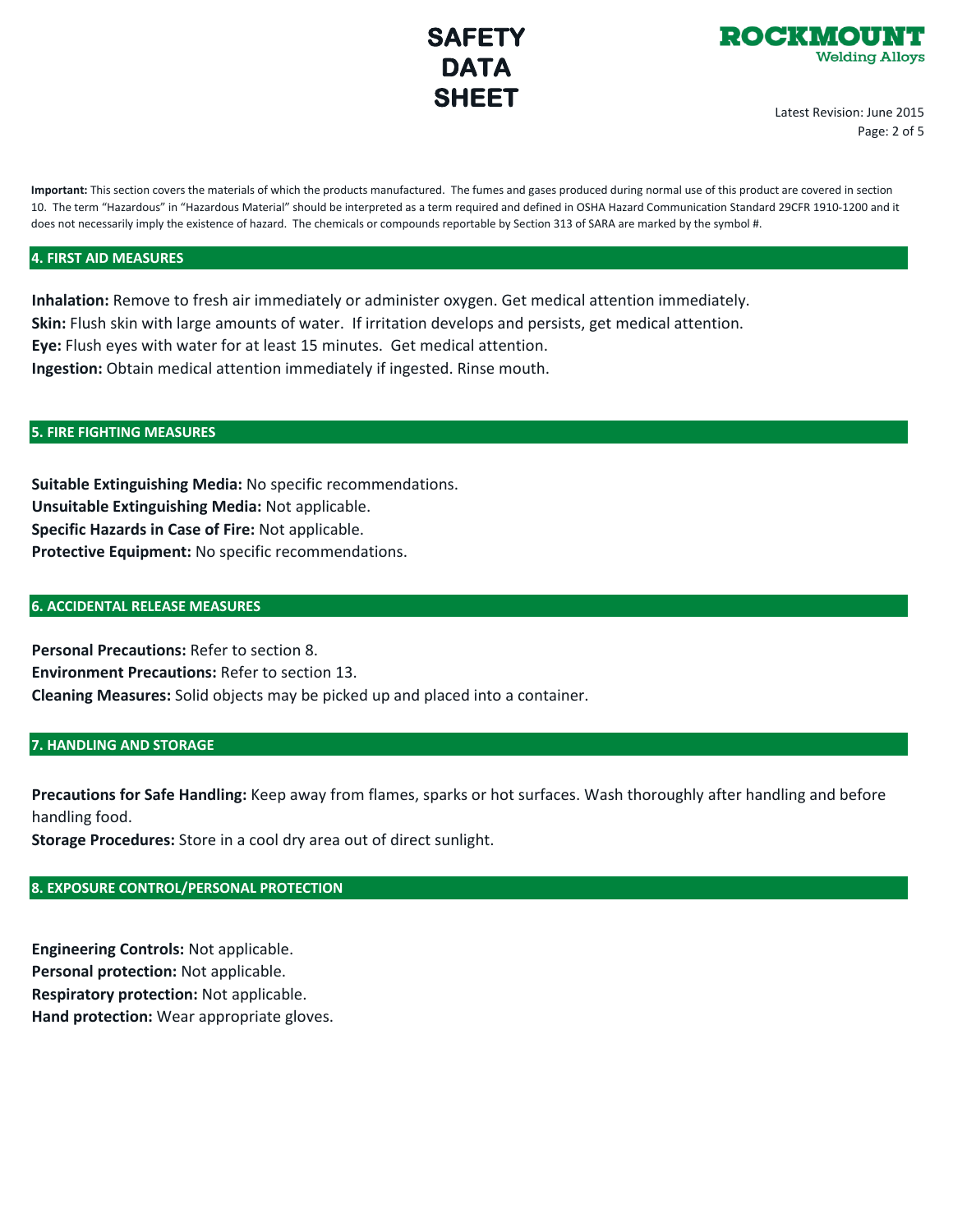

Latest Revision: June 2015 Page: 3 of 5

## **9. PHYSICAL AND CHEMICAL PROPERTIES**

**Appearance:** Solid **Color:** Brown **Odor:** Odorless **Odor Threshold:** Not Available **pH Value:** Not Available **Melting Point/Melting Range:** Not Available **Freezing Point:** Not Available **Boiling Point/Boiling Range:** Not Available **Flash point:** Not Available **Evaporation Rate:** Not Available **Self-in flammability:** Not Available **Explosion limits:** Not Available **Vapor pressure:** Not Available **Vapor density:** Not Available **Density at 20ºC:** Not Available **Specific Gravity:** Not Available. **Solubility:** Soluble in water. **Partition coefficient:** Not Available **Auto-ignition temperature:** Not Available **Other Information:** No available data.

## **10. STABILITY AND REACTIVITY**

**Chemical Stability:** This product is stable under normal conditions.

**Conditions to Avoid:** Not applicable.

**Incompatible Materials:** Not applicable.

**Hazardous Reactions:** Not applicable.

**Hazardous Decomposition Products:** Organic components and soluble inorganic components are 100% biodegradable. Mineral components are inert and may be introduced into the environment without consequence.

## **11. TOXICOLOGICAL INFORMATION**

**Signs and Symptoms of Overexposure:** Fumes and gases generated during use of this product, in conjunction with heating, welding, brazing or soldering procedures, can be dangerous to you health. Aggravation of pre-existing respiratory or allergic conditions may occur. Overexposure may cause minor skin irritation/dryness.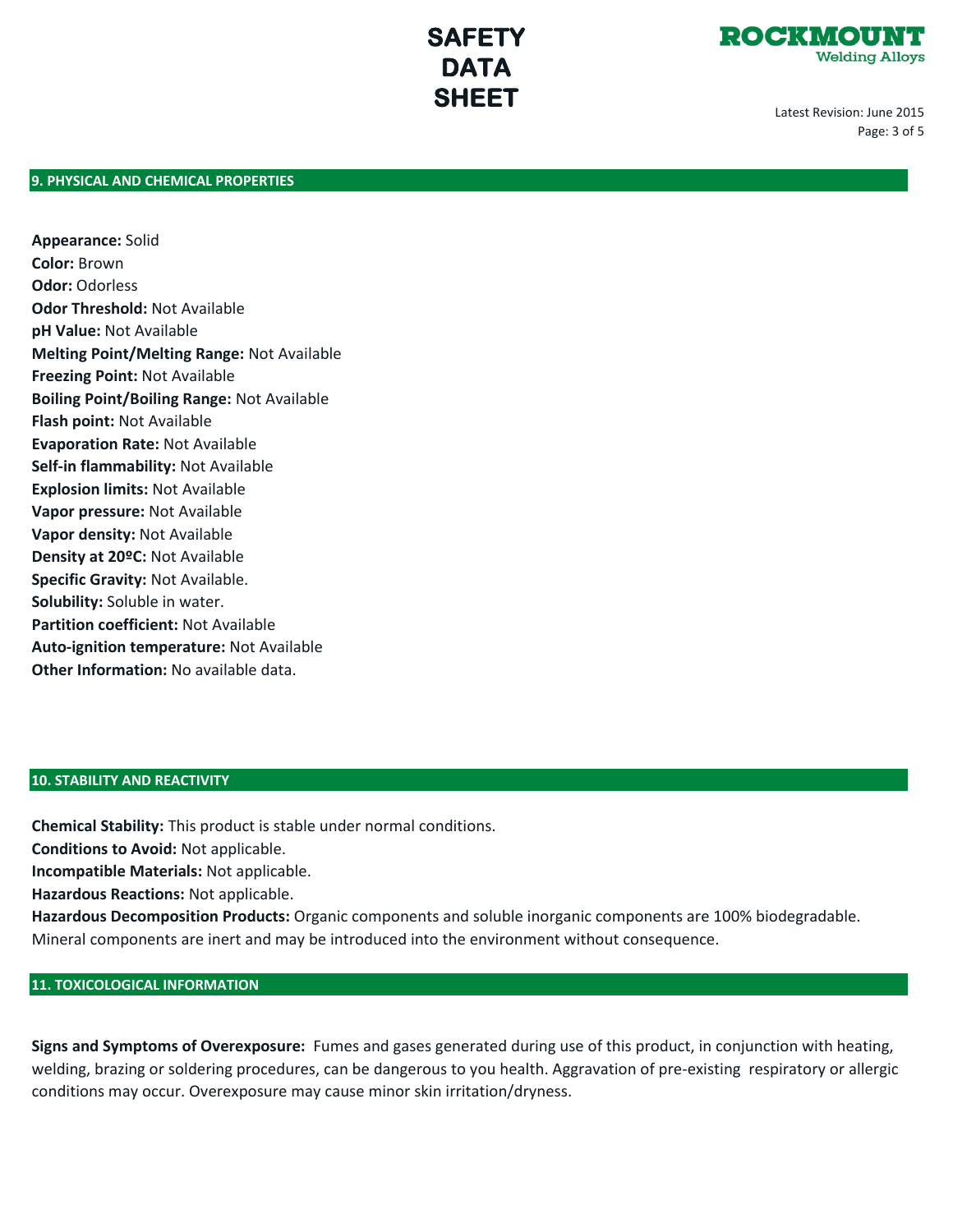

Latest Revision: June 2015 Page: 4 of 5

| LD/LC50 Values that are relevant for classification |                           |                      |  |  |  |  |
|-----------------------------------------------------|---------------------------|----------------------|--|--|--|--|
| Cellulose 9004-34-6                                 |                           |                      |  |  |  |  |
| Oral                                                | >5000 mg/kg (rat)<br>LD50 |                      |  |  |  |  |
| Dermal                                              | LC50                      | >2000 mg/kg (rabbit) |  |  |  |  |

| LD/LC50 Values that are relevant for classification |             |                     |  |  |  |
|-----------------------------------------------------|-------------|---------------------|--|--|--|
| Sodium Alumino Sulphosilicate 57455-37-5            |             |                     |  |  |  |
| Oral                                                | LD50        | $>10 g/kg$ (rat)    |  |  |  |
| Oral                                                | <b>LC50</b> | >32000 mg/kg (fish) |  |  |  |

| LD/LC50 Values that are relevant for classification |      |                   |  |  |  |
|-----------------------------------------------------|------|-------------------|--|--|--|
| Alginate 9005-38-3                                  |      |                   |  |  |  |
| Oral                                                | LD50 | >5000 mg/kg (rat) |  |  |  |
| Intravenous                                         | LD50 | $1 g/kg$ (rat)    |  |  |  |
| Intraperitoneal                                     | LD50 | 250 mg/kg (cat)   |  |  |  |

**Chronic Effects:** Overexposure to nuisance dust from products may cause benign or inert pneumoconiosis or cough. Prolonged or repeated exposure to Sodium Alumino Sulphosilicate may cause severe irritation and dermatitis. Repeated inhalation may cause chronic bronchitis.

## **12. ECOLOGICAL INFORMATION**

**Toxicity:** No available data.

**Persistence and Degradability:** No available data.

**Bio Accumulative Potential:** No availability data.

**Mobility in Soil:** No available data.

**Other Adverse Effects:** No available data.

Do not allow undiluted product or large quantities to reach ground water, water course or sewage system. Do not allow product to be released in the environment without proper governmental permits.

## **13. DISPOSAL CONSIDERATIONS**

**Product:** For product elimination, dispose of in accordance with EPA regulations. **Package:** May be disposed in approved landfills provided local regulations are observed.